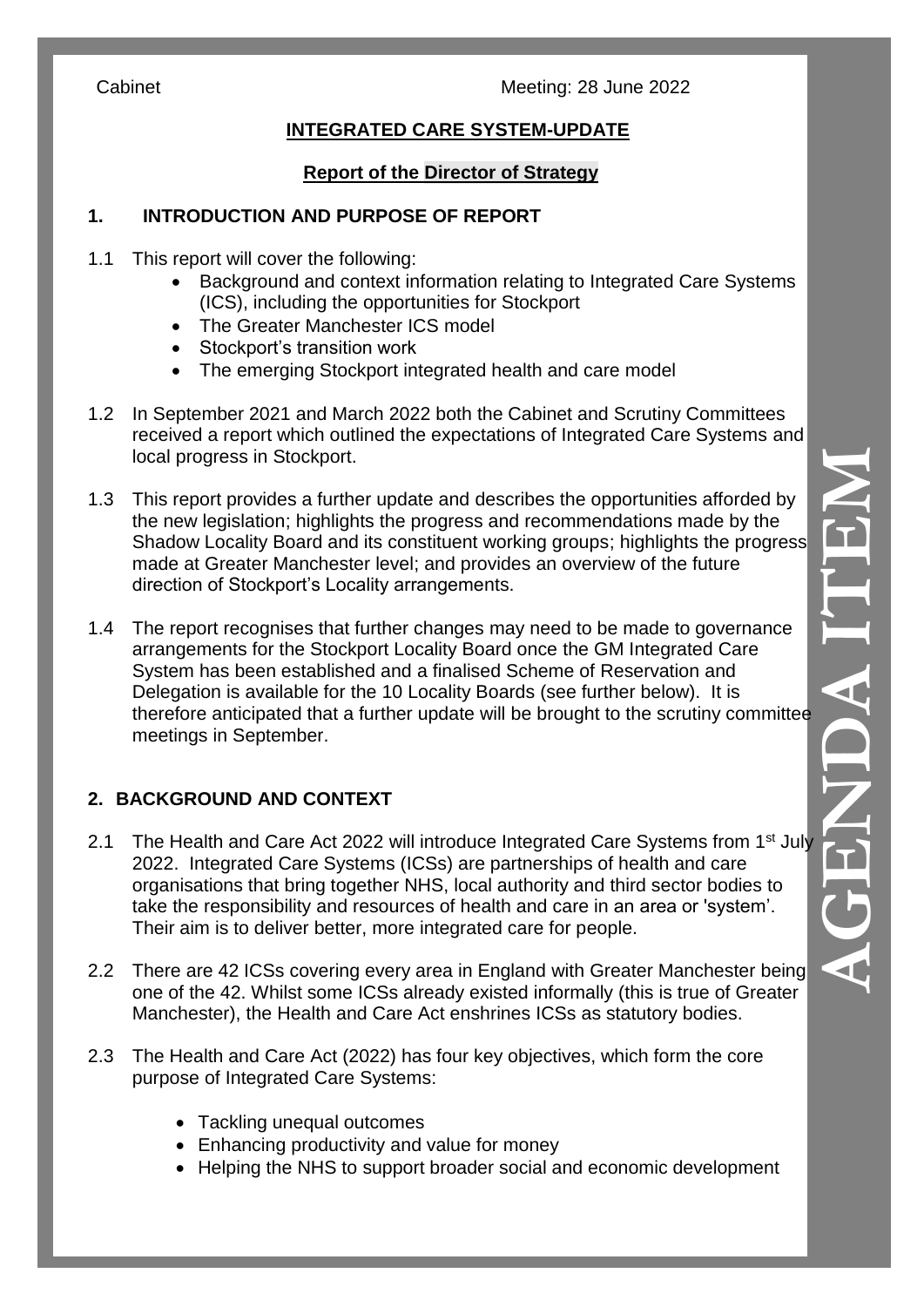- Improving population health
- 2.4 The legislation establishes two new formal entities 'ICS NHS Integrated Care Boards (ICB)' and an 'ICS Integrated Care Partnership (ICP)'. Under the changes all Clinical Commissioning Groups (CCG)s will be disestablished. In Greater Manchester, all 10 CCG functions and duties, including Stockport CCG will transfer to the Integrated Care Board from 1st July.
- 2.5 We are operating in the wake of the COVID-19 pandemic, a cost-of-living crisis and an aging population. People are living longer and as a result, needs are becoming more complex. Similarly, there are more children with SEND and other complex needs, more children looked after and more children with long term conditions such as asthma and diabetes. Stockport is one of the most polarised boroughs in the country, with stark differences in health outcomes for the most and least deprived neighbourhoods. There is a national shortage of health and care staff.
- 2.6 Whilst these are undoubtedly challenging times, the legislation recognises that more positive outcomes can be achieved by promoting integration, encouraging collaboration and moving away from competition. It presents an opportunity to build on previous integration efforts and seek to align the health and care providers of Stockport towards greater partnership working.
- 2.7 This gives Stockport a fantastic opportunity to build further on successful integrated programmes such as the Stockport family partnership, the COVID vaccination programme and the recent improvements we have made in our urgent and emergency services.
- 2.8 The Council has already played a key role in driving forward this work and will continue to do so. The Chief Executive has been nominated as the Place Lead for Stockport and the Leader of the Council will be the Chair of the Locality Board. This puts us in an excellent position to influence where local resources are invested and ensure we work with our partners to focus on addressing our health inequalities through a whole system lens. The new arrangements encourage consideration of the wider determinants of health with a particular focus on early intervention and prevention, which means that stakeholders from education, housing, local businesses and criminal justice will be crucial in shaping that work.
- 2.9 The legislation gives us the best chance to realise the aim that we have been striving for in for many years in Greater Manchester (GM): to move away from a system that is still too orientated to reactive care with far too many people in caught in a cycle of chronic illness, followed by exacerbation and emergency admission. And towards one focused on models to keep people well at home and in their communities. In doing so, we can improve outcomes and create a more sustainable system through reduction in avoidable cost in the NHS and care services.
- 2.10 Work has been progressing since the publication of the white paper in February 2021 (*'Integration and innovation: working together to improve health and social care for all***'**), with colleagues both within Stockport and across Greater Manchester to ensure the Greater Manchester ICS arrangements will be fit for purpose within the appropriate timescales.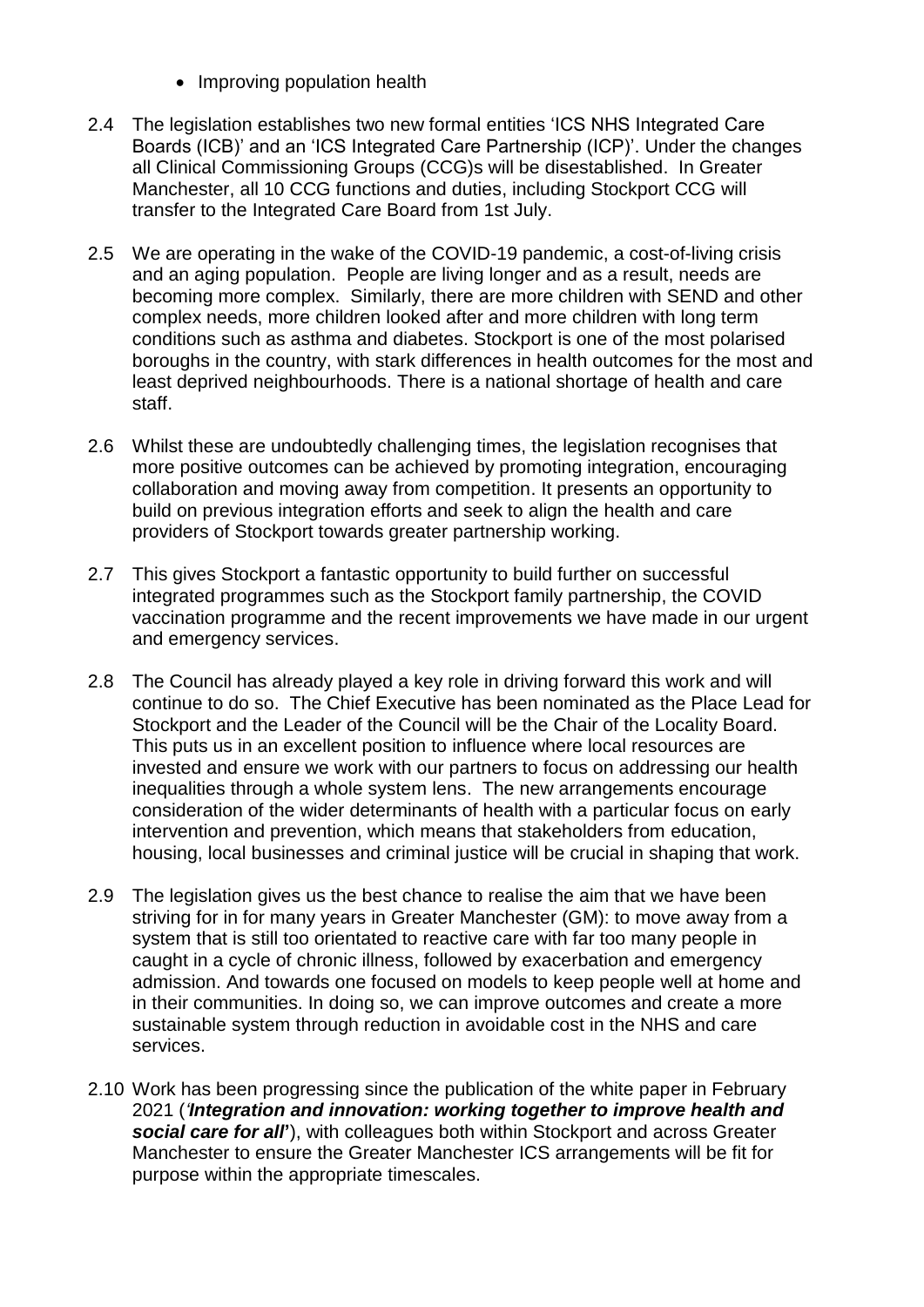2.11 Locality governance arrangements are in the process of being developed and will be finalised following the sign off of the Greater Manchester governance arrangements.

### **3. SHADOW ARRANGEMENTS**

3.1 As set out in the reports that were presented to Members in September 2021, the Shadow Locality governance arrangements have been in operation since October 2021. The Shadow Locality Board and the Executive Steering Group have overseen the work of five subgroups, each of which was established to oversee key elements of the transition programme.

### 3.2 **PEOPLE AND COMMUNITY VOICE SUBGROUP**

3.2.1 The purpose of the People and Community Voice Group was to ensure that people and community voices are at the heart of everything we do. The group was chaired by the Chief Executive of Healthwatch, with a wide membership from across our VCSFE, clinical and public sector. The group has worked extremely hard to develop a series of strong recommendations, which will ensure that voices are heard and listened to and continue to be a key driver in the new arrangements. The proposals, including the report on which they are based, can be found at Appendix 1.

## 3.3 **INTEGRATED SYSTEM DESIGN SUBGROUP**

3.3.1 The Integrated Design Subgroup was responsible for designing the local governance and architecture through a number of key pieces of work:

### **3.3.2 Accountability, Decision Making and Funding Flows**

- 3.3.3 The Locality will gain further clarity regarding accountability, decision making and funding flows when the arrangements at a national and Greater Manchester level become clearer. This includes an Accountability Agreement, Scheme of Reservation and Delegation (SORD) and GM ICB delegated budgets are published.
- 3.3.4 While waiting for further clarity from Greater Manchester, Stockport has utilised national guidance to review its Section 75 arrangements. As agreed at the Executive Group on 27th April 2022, Stockport will vary the pooled budget to the "minimum legal requirement" from 2022/23.
- 3.3.5 The Locality Board will have joint stewardship of delegated, aligned and the Section 75 Pooled Budgets and receive recommendations from the Directors of Finance to agree the content and regularity of financial analysis and budget reports.
- 3.3.6 ICSs will be held to account by the Care Quality Commission (CQC) Integrated Care System inspection framework, which will be used from 2023. Frameworks have not yet been finalised; however, health and social care partners are likely to be asked to consider: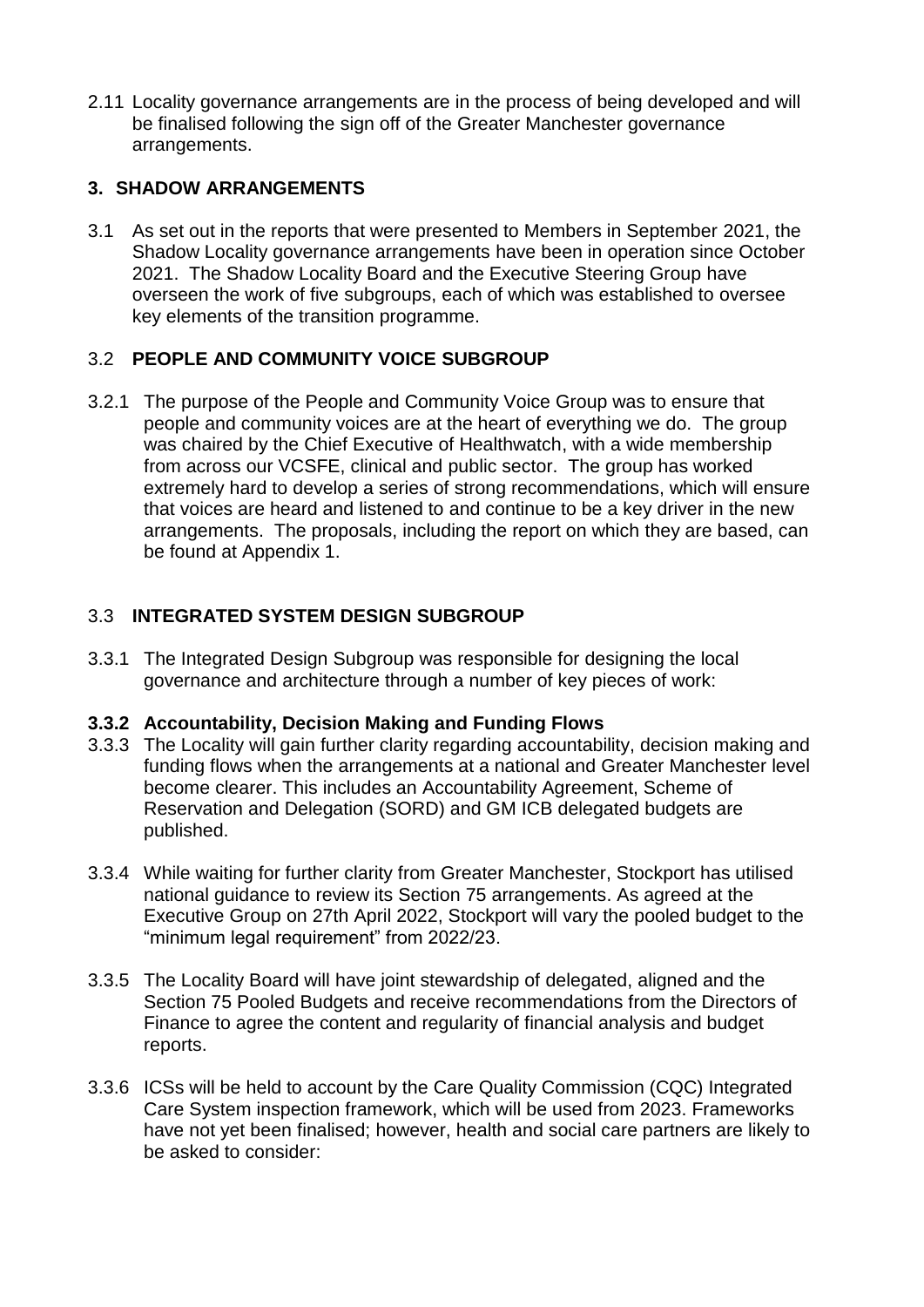- Leadership
- Integration of services and effective and robust care pathways
- Quality and safety
- 3.3.7 There are separate proposals in the Heath and Care Act 2022 regarding assurance of how local authorities continue to deliver their duties under the Care Act.

### 3.3.8 **Outcomes Framework, Shared Intelligence and Measuring Impact**

- 3.3.9 The Outcomes Framework is crucial to us understanding the true impact of the ICS and ensure that the new arrangements are making a difference to patients, residents and communities by looking at tangible measures. The framework has been developed aligned to the 4 high level strategic ambitions of the One Health and Care Plan. The framework has been reviewed and revised to ensure both national and regional performance frameworks are understood, tracked and Stockport's performance monitored and benchmarked.
- 3.3.10 The Stockport Analytics Forum will continue to meet to develop and build relationships across the Business Intelligence teams in the health and care system. This will enable teams to showcase their work and identify how Stockport can work together on shared problems by pooling capacity and specialist capabilities to ensure that data, intelligence, research, and insight is integral to measuring impact, driving improvements in outcomes and reducing inequalities.

### 3.3.11 **Organisational Development (OD)**

3.3.12 Senior Human Resources (HR) and OD partner colleagues across the health and care sector including Stockport NHS Foundation Trust, Stockport Council, Stockport CCG, Stockport Pennine Care and Viaduct Care have met to start to discuss the vision for 'One Workforce, One Model'. A project manager is currently being recruited to create the capacity needed to support senior HR and OD colleagues to develop the system workforce strategy and development plan. A key priority will be working together to address workforce shortages.

### **3.4 PROVIDER PARTNERSHIP**

- 3.4.1 The purpose of the Local Provider Partnership is to bring together all partners involved in the delivery of care in the Place to:
	- Support improved delivery of services to the population
	- Coordinate care and plan services around needs
	- Improve quality, coordination and accessibility of care
	- Improve health and wellbeing outcomes for the shared population
	- Reduce health and care inequalities, addressing wider determinants
	- Understand and work with people and communities
- 3.4.2 This subgroup has been led by the Chief Executive of the Foundation Trust and a series of stakeholder working groups have been held to develop a draft Terms of Reference for the group and an operating model. The provider partnership will be the engine room for integration and delivery.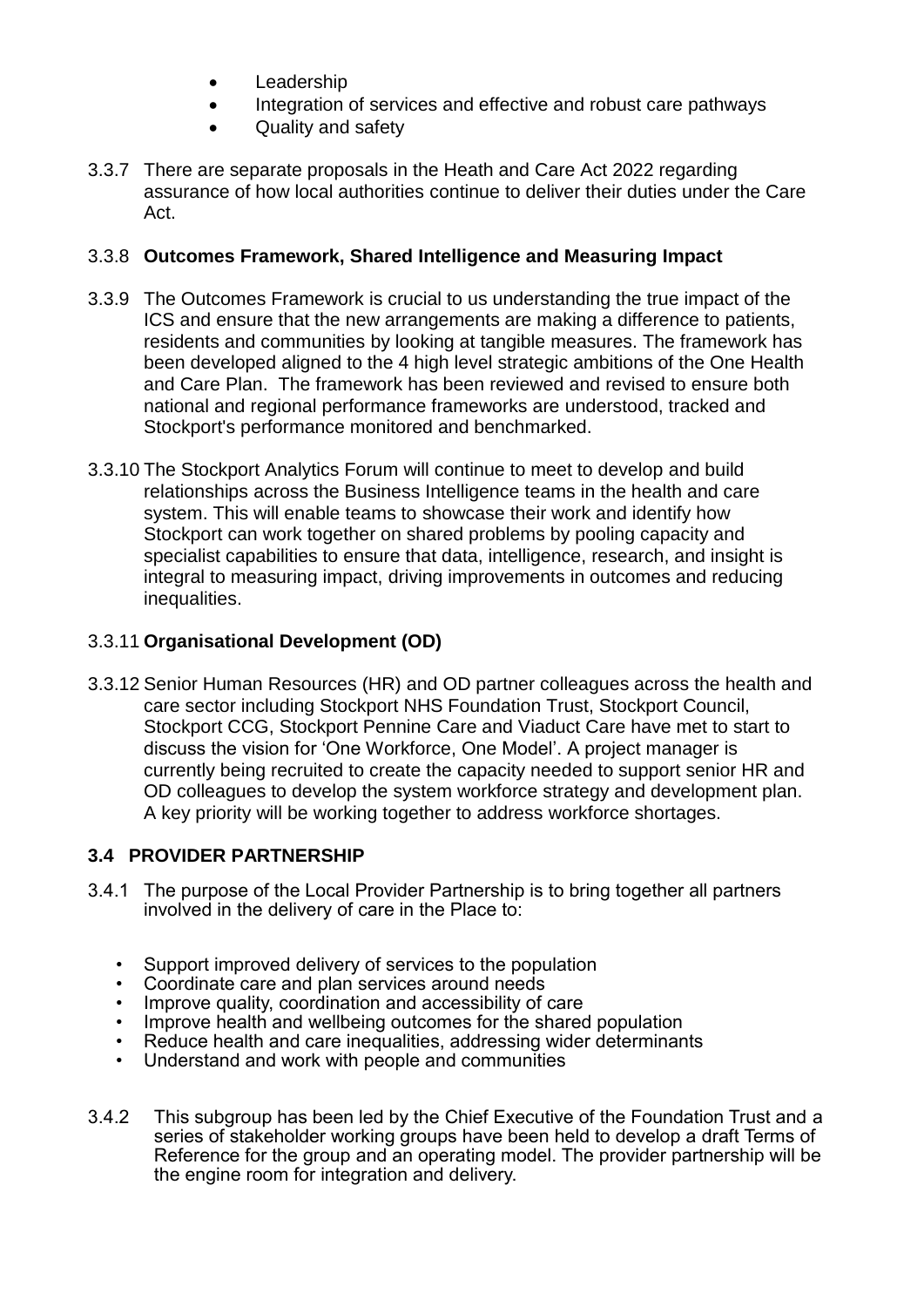### **3.5 CLINICAL AND PROFESSIONAL FORUM**

- 3.5.1 The Clinical and Professional Forum was established to determine mechanisms for clinical and professional oversight into the local ICS architecture and has been led by the CCG Interim Accountable Officer/Executive Nurse. This is a core component of the Integrated Care System model.
- 3.5.2 There has been significant development of the pre-established Patient Safety Group (PSG) to enable the formation of the Stockport Quality Collaborative (SQC). There has been a refresh of the terms of reference of the PSG as well as widening of the membership to reflect the new approach needed with the SQC. The membership of this group is multi professional and multi organisational and is truly inclusive of all the clinical and care professionals across Stockport.
- 3.5.3 AQUA, an NHS health and care quality improvement organisation, has supported the development of this work bringing in external expertise and challenge. The Stockport model has been identified as a practice exemplar by the NHS England regional medical director due to the maturity of the discussions at this meeting. Greater Manchester Health and Social Care Partnership (GMHSCP) have undertaken the quarter 1 assurance visit, with a focus on preparation for the ICS and have confirmed that the arrangements are robust and will meet the expectations for 1st July arrangements.

### **3.6 TRANSITION WORKING GROUP**

- 3.6.1 The transition working group was established to ensure the safe and legal transfer of CCG staff and assets to the ICB. The CCG closedown due diligence process has now been completed and the final due diligence submission was approved by the CCG Governing Body on the 23rd May 2022. This process allows for statutory functions such as NHS responsibility for Safeguarding, and the National Framework for NHS Continuing Health Care and NHS Finance etc. to be 'handed' to the ICB.
- 3.6.2 From July 1st, all CCG staff will transfer to the Greater Manchester ICB. Many of them will be deployed locally to continue their work in Stockport. This is called the NHS People Promise. The workforce transfer work is underpinned by a project plan and a communications plan which includes a weekly floor brief led by the Chief Accountable Officer, a weekly staff bulletin to further disseminate key information, monthly staff side meetings and a monthly staff forum, as well as NHS GM monthly communications and resources.
- 3.6.3 An engagement action plan has also been developed and in place for the last 18 months showing how the NHS People Promise is being delivered locally.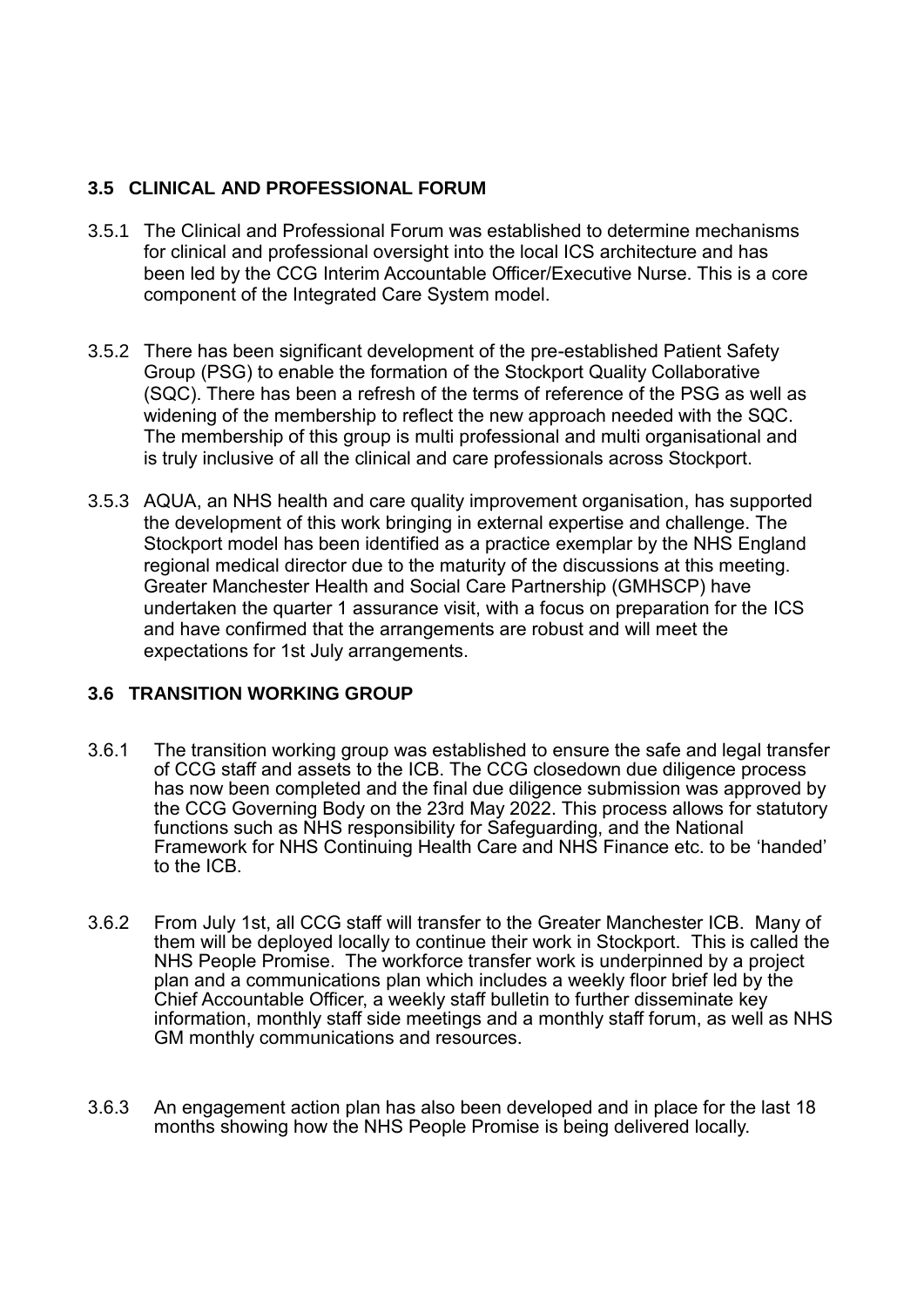3.6.4 NHS GM ICB will be legally and operationally established on the 1st July 2022 with all staff (below board level) transferring through a "lift and shift" to the new entity.

#### **4. GREATER MANCHESTER MODEL**

- 4.1 The Greater Manchester Health and Social Care Partnership was established in 2016, to ensure oversight of the region's £6bn health budget. The driver for devolution was the understanding that poor health was acting as a barrier to people in GM, and the places within it, accessing economic and social opportunity. The way we work in localities gives us the unique opportunity to bring the NHS, other public services, and the wider community together to tackle those barriers that prevent people from fulfilling their potential. This was recognised to be core to the financial sustainability of the health and care system.
- 4.2 All localities have been working towards, and invested in, closing the gaps that have existed since the start of the NHS between general practice, community-based services and social care. It is only by working where people live – in streets, neighbourhoods and towns – that we can truly understand and act on the historically fragmented nature of community-based services.
- 4.3 The Health and Social Care Act puts these existing collaborative arrangements onto a formal footing, with the introduction of Integrated Care Systems. As such, the Greater Manchester Integrated Care System, will be made up of two component parts; the Integrated Care Board (ICB) and the Integrated Care Partnership (ICP), each will have a distinct role, as outlined in the diagram below.



4.4 These bodies will work alongside each other and the ten Greater Manchester Locality Boards, to ensure the agreed Greater Manchester priorities for health and social care are achieved.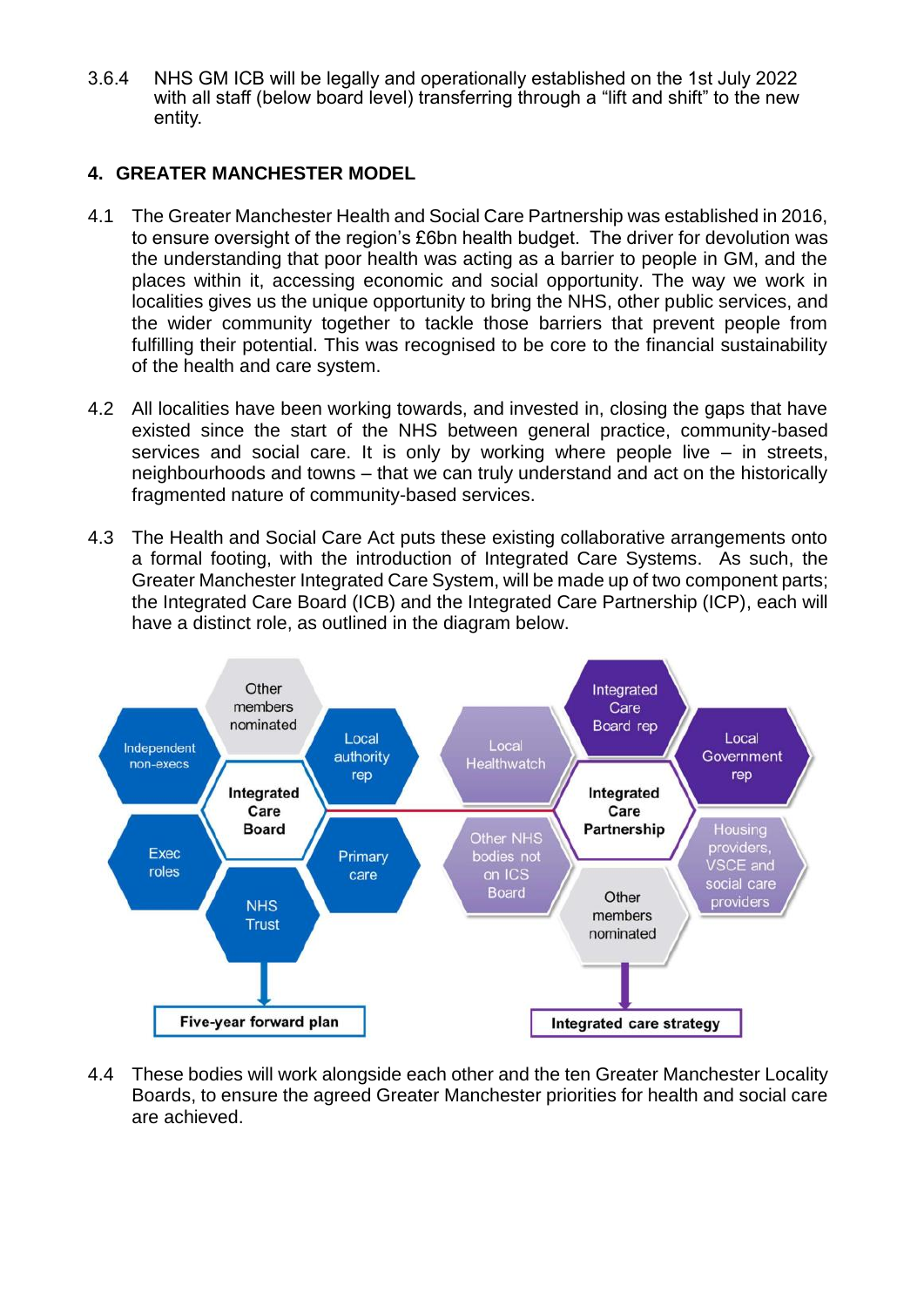- 4.5 The ICB is currently preparing the governance arrangements and the CCG Governing Body gave approval to the Interim Accountable Officer to confirm agreement of the proposed ICB constitution at the Commissioning Leaders Group on 11th May 2022. All GM CCGs approved the proposed ICB constitution at this meeting. The constitution also includes a governance handbook that provides detailed advice on the implementation and implications of the governance arrangements.
- 4.6 There is an intense piece of work underway at a GM level, to ensure that critical pieces of work are completed in time for the 1st July 2022, including for example, the confirmation of safeguarding arrangements.
- 4.7 The ICB HR processes are formalising the appointments of the Stockport Place Lead for Health and Care Integration along with the distributed leadership model that will support the Place Lead to ensure the greatest benefits of integration. Further detail is in section 7.
- 4.8 The ICB are continuing with the senior appointments to the GM Integrated Care Board throughout May and June. Sir Richard Leese has been appointed as chair and Mark Fisher has been appointed as the Chief Executive.
- 4.9 Whilst the detail is still emerging the Greater Manchester ICB will delegate some funding and responsibilities to localities (Stockport). These are for NHS services that make sense to be designed at a local level, close to communities, for example community healthcare such as district nursing.
- 4.10 For this to happen and ensure that these decisions can be made locally, arrangements need to be put in place that as a minimum include:
	- **Locality Boards** that will form a single entity that can deliver accountability for decisions and budgets at place level.
	- **Place-Based lead for Integration** who will take formal responsibility for a range of functions in the locality and have a contractual relationship with the Integrated Care Board
	- **Local Provider Collaboratives** are the means through which providers in localities work together to improve outcomes for the local population. Providers refer to organisations that provide services such as the hospital, mental health trust, social care and the voluntary and community sector.
	- Arrangements to ensure **clinical and care professional leadership** engagement at all levels

## **5. STOCKPORT LOCALITY ARRANGEMENTS**

5.1 A great deal of work has been taking place in Stockport, to establish local governance arrangements, however, whilst proposals have been developed, the final arrangements will be dependent on the Greater Manchester governance arrangements and delegations. The diagram below describes the proposed Stockport model for health and care integration.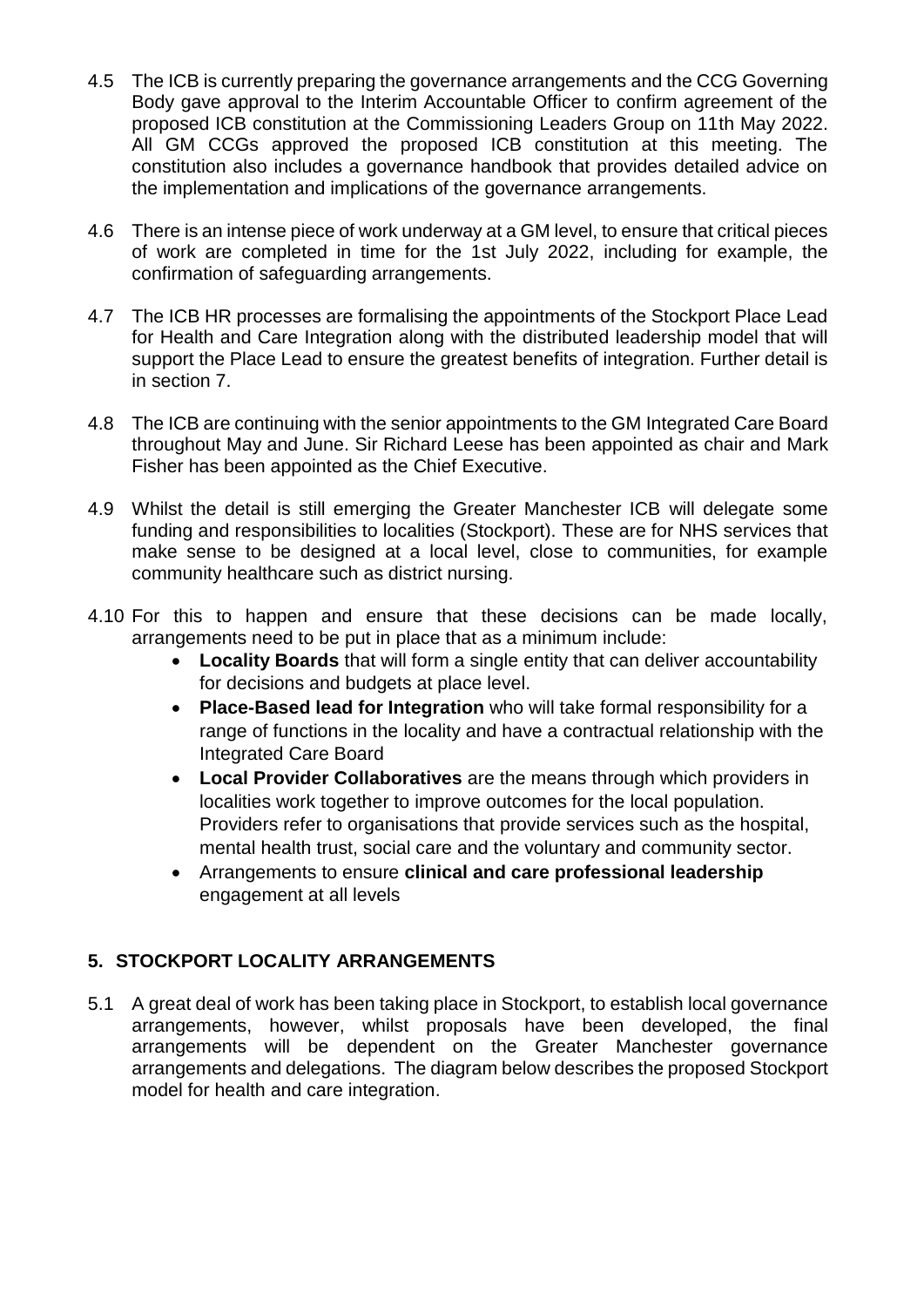

#### **5.2 Stockport Locality Board**

- 5.2.1 The Locality Board will be chaired by the leader of the council and will bring together senior leaders from Stockport including NHS (primary, secondary, community and mental health), local authority, the VCFSE (Voluntary, Community, Faith & Social Enterprise), housing and police to focus on the shared priorities within the One Health and Care Plan which is Stockport's combined Locality Plan, Population Health Plan and Health and Wellbeing Strategy.
- 5.2.2 The Plan outlines that by working together, we will achieve the Triple Aim duty to improve the health and wellbeing of people, the quality of services provided, and the sustainable and efficient use of resources for the population of Stockport.
- 5.2.3 The Board members will be responsible for bringing their organisation's workforce, capacity and financial resources to align or pool together so that the Board can jointly plan and make decisions with the totality of resources at locality level.
- 5.2.4 The Place Based Lead will be accountable for the delivery of shared outcomes and plans, working with local partners and be responsible to the ICB for delivery of Greater Manchester objectives.
- 5.2.5 The Board will have a focus on the wider determinants of health, to identifying and recognising the impact that factors outside of health and social care can have on the outcomes that people achieve. This will include an understanding of people's living circumstances and environments – for example, homelessness, debt or social isolation.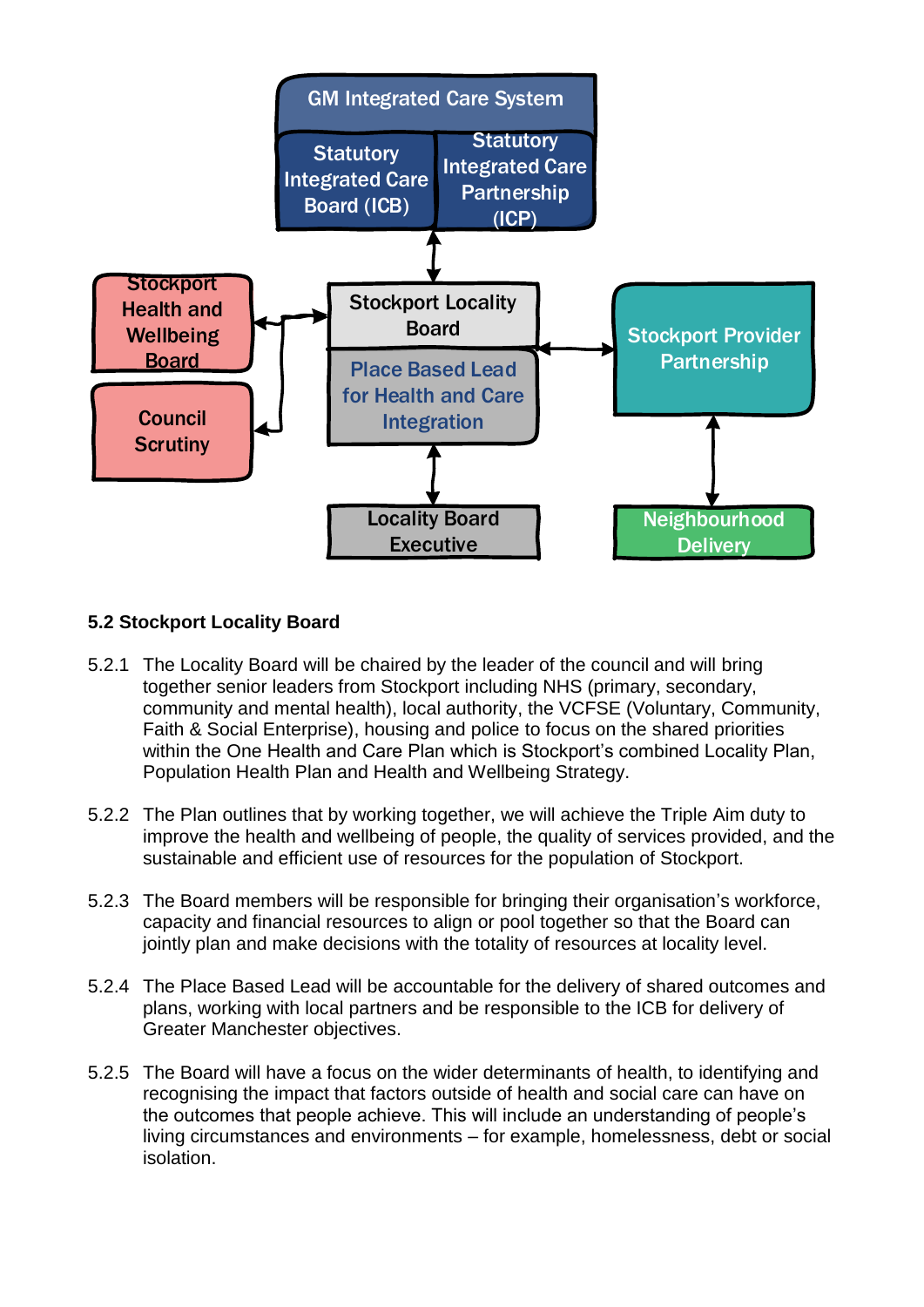5.2.6 Key to these arrangements are the functions of the Locality Board, the Provider Partnership and existing groups such as the Council Scrutiny Committees and the Health and Wellbeing Board.

### **5.3 Place Based Lead for Health and Care Integration**

- 5.3.1 Local Areas must nominate a Place Lead for Health and Care Integration. This post will:
	- Have a contractual relationship with the Greater Manchester Integrated Care Board
	- Convene local partnership arrangements
	- Provide leadership to staff working on behalf of locality (former Stockport CCG staff that will be employed by the Greater Manchester ICB but deployed locally)
- 5.3.2 The consensus across senior stakeholders in Stockport has been that the Council Chief Executive should be nominated as Place Lead for Health Care and Integration. This proposal is in keeping with the Council's role as the place leader and the ambition to focus on the wider determinants of health. This proposal was presented to the shadow Locality Board on 29th March 2022 and agreed by all board members.
- 5.3.3 To ensure the greatest benefits of integration it is suggested that the Local Authority Chief Executive is supported through a distributed leadership model that builds on existing posts within the Council. It is also proposed that a new NHS role is established, Director of Health Quality and Improvement and that this will be undertaken by the current Executive Nurse and Acting Accountable Officer in Stockport Clinical Commissioning Group subject to the relevant Human Resource processes. This post will be employed by the Greater Manchester Integrated Care Board but will be deployed to Stockport and sit as part of the Council's Corporate Leadership Team.

### **5.4 Stockport Provider Partnership**

- 5.4.1 The aim of the Stockport Provider Partnership (SPP) is to strengthen integrated, collaborative, partnership working between providers within Stockport, from 'place' level through to neighbourhoods. It will work proactively to blur the delineation between providers, creating a health and care environment which is integrated, and can support all members of the population in achieving positive health outcomes at all stages of life.
- 5.4.2 Members of the SPP will work together to implement the health and care strategy in Stockport, as set by the Stockport Locality Board. It has been assumed that the Stockport Locality Board will engage the SPP as a collective body to inform the health and care strategy of Stockport and will work with the SPP to deliver this strategy. It has also been assumed that both entities will work in partnership to deliver existing plans (i.e. One Stockport Health and Care Plan, NHS Long Term Plan).
- 5.4.3 The information below has been taken from a draft Terms of Reference and gives an indication of the aims and role of the group.

Aims

Strengthen integrated collaborative, partnership working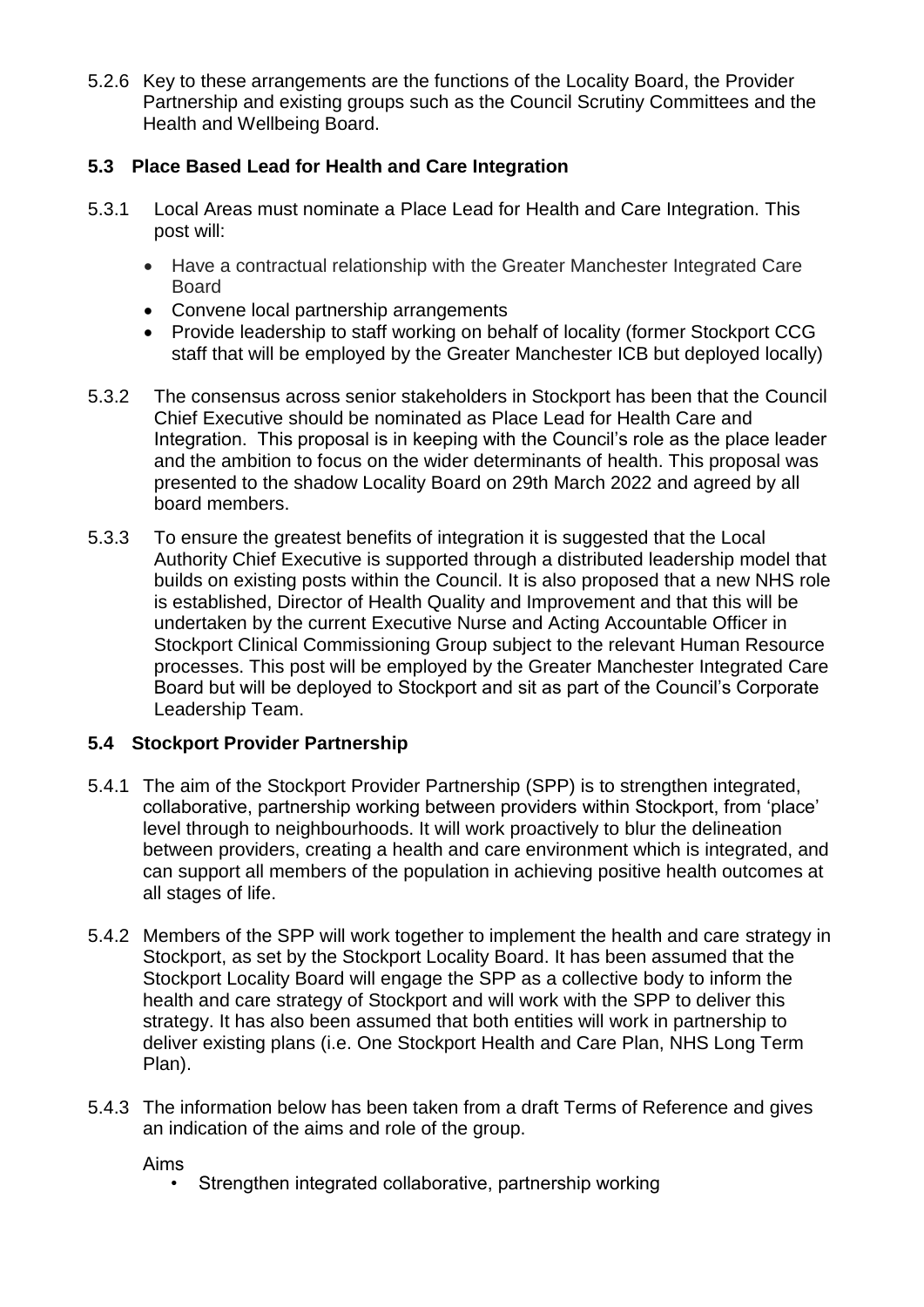- Blur the delineation between providers
- Create a health and care environment which is integrated
- Support all members of the population in achieving positive health outcomes at all stages of life

Role

- Implement the health and care strategy in Stockport, as set by the Stockport Locality Board
- Represent a singular view of Stockport health and care providers
- Create a singular culture across the health and care providers of Stockport, encouraging open collaboration
- Work with the Stockport Locality Board to create a unified view of systemwide provider performance
- Support other members in addressing system-wide issues
- Work collaboratively to deliver system-wide efficiencies and reductions in unwarranted variation
- 5.4.4 It is intended that the partnership will meet monthly, in private and report into the Stockport Locality Board.

#### **5.5 Scrutiny Committees**

5.1 The Council Scrutiny Committees are responsible for monitoring the activities of and liaising with relevant external and partnership organisations operating in Stockport, to ensure that the interests of local people are enhanced by collaborative working. The Council Scrutiny Committees will continue to operate in this role and will be engaged in the discussions in relation to the progress of the Integrated Care System work. In addition to this, the Scrutiny Committees will also have an important check and challenge role to play within the new Locality arrangements. Alongside "business as usual" commitments, it is important that Scrutiny members have a continuous input into the development of the new system, including reflecting the views of Stockport's residents and ensuring that the ambitions described in the One Health and Care Plan are realised.

### **6 FINANCIAL AND RISK ASSESSMENT CONSIDERATIONS**

- 6.1 As mentioned above, the Greater Manchester Health and Social Care System operating model is still being developed and consequently there will be a period of time needed for the Greater Manchester operating model to mature and a period of time for the Stockport Locality Board to implement the delegations and changes.
- 6.2 In addition, the government has published the "Health and social care integration: joining up care for people, places and populations" policy paper in which it is recognised that to enable improved integration existing pooling arrangements (such as Section 75, NHS Act 2006) will need to be reviewed with a view to simplifying the regulations for commissioners and providers across the NHS and local government to pool their budgets.
- 6.3 In preparation for the transfer of contracts to the GM IC a set of contracting principles were approved in September 2021 by GM Chief Finance Officers and Directors of Commissioning. These principles were established and adopted across GM in order to: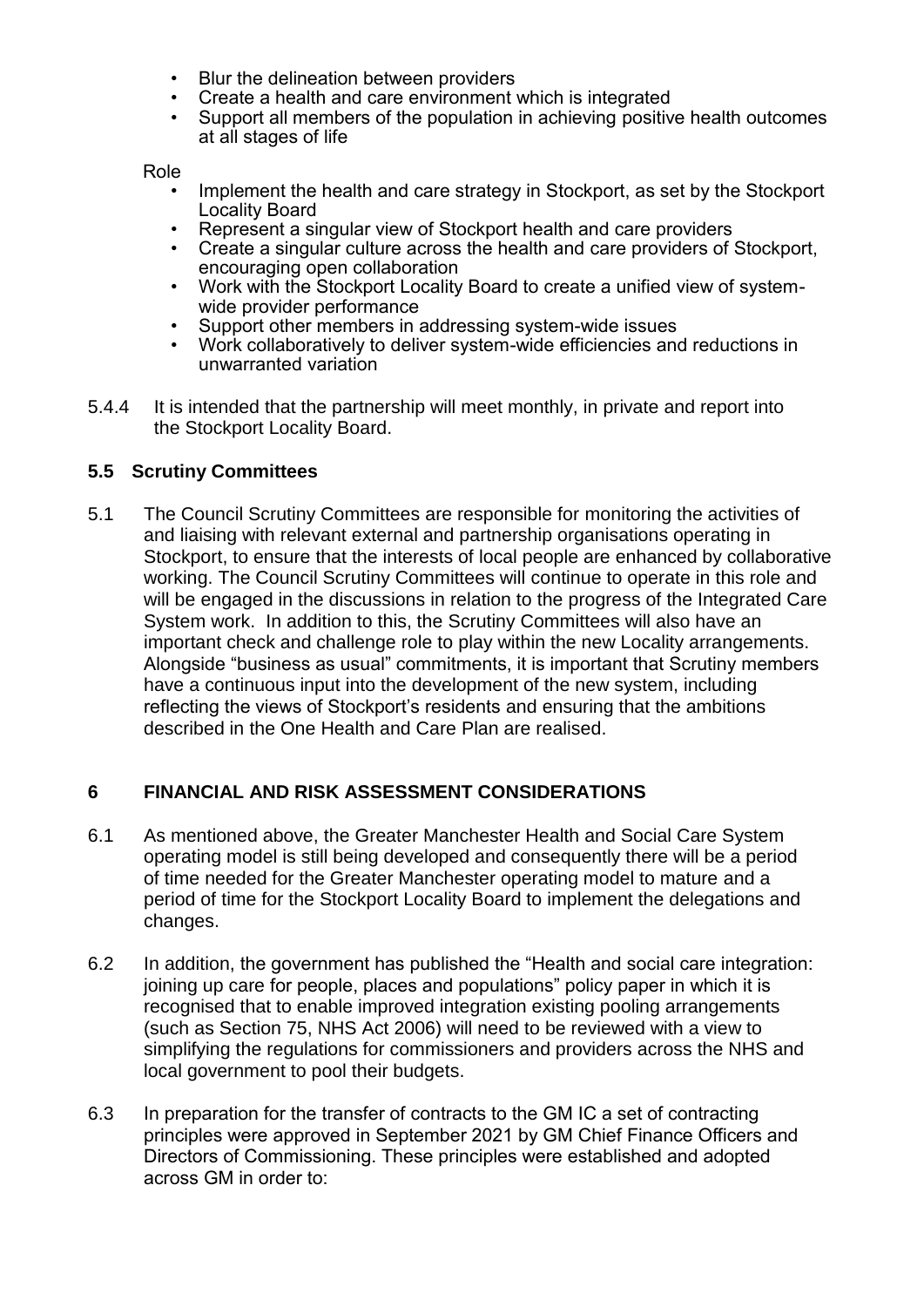- Provide a level of assurance to parts of health and care system who are worried about the commissioning landscape
- Reduce the burden on the new statutory GM IC organisation having to make significant number of decisions in regard to contract extensions or contract awards whilst the system matures working to new governance arrangements.
- Ensure consistency of decisions making at locality level and therefore consistency within the GM IC from 1 June 2022.
- For NHS and acute independent sector providers, move to consolidate to a single GM contract and financial payment for each provider.
- Other Independent sector providers, contract can be extended or direct award for up to a maximum period of 2 years (to 31/03/24) to provide stability and certainty for the sector.
- Continuing Healthcare no change to existing contracting arrangements which are annual contracts or spot purchase placements.
- Primary Care (GMS/PMS Contract) non change as a national contract held with NHSE
- Primary Care Locally Commissioned Services no change to existing contracting arrangements which are annual contracts.
- VCSE, contract can be extended or direct award for up to a maximum period of 3 years (to 31/03/25) to provide stability and certainty for the sector.
- 6.4 Following on from this, work has also been undertaken at a GM level to:
	- Establish a GM Contract Review Group with representation from each of the 10 GM localities
	- Review and update of contract database (Health and Non-Health Care)
	- Define the responsibilities of the GM IC contract management function
	- Identify contacts that could be consolidated
- 6.5 To ensure business continuity, under the present circumstances, it is therefore proposed that a variation to the existing Section 75 agreement between NHS Stockport CCG (the CCG) and Stockport Metropolitan Borough Council (SMBC) be agreed to pool only the Better Care Fund (BCF), Improved Better Care Fund (iBCF) and Disabled Facilities Grant (DFG) which is the "minimum legal requirement".
- 6.6 It is also proposed that the CCG and SMBC enter into a memorandum of understanding (MoU) at the same time that the proposed variation to the existing Section 75 to is signed. The purpose of the MoU is to formally document resources and funding contributions transacted between the CCG and SMBC which are pooled under the existing Section 75 agreement but will not be pooled if only BCF, iBCF and DFG resources are pooled.
- 6.7 The pooling of the "minimum legal requirement" from 2022/23 should not be viewed as reducing the locality's ambition to pool maximum resources and full integration but rather developing a foundation to grow in parallel as the GM ICS evolves and matures with the Stockport locality demonstrating its ambition by jointly considering aligned budgets linked to the ONE Health and Care system principles of:
	- Person-Centred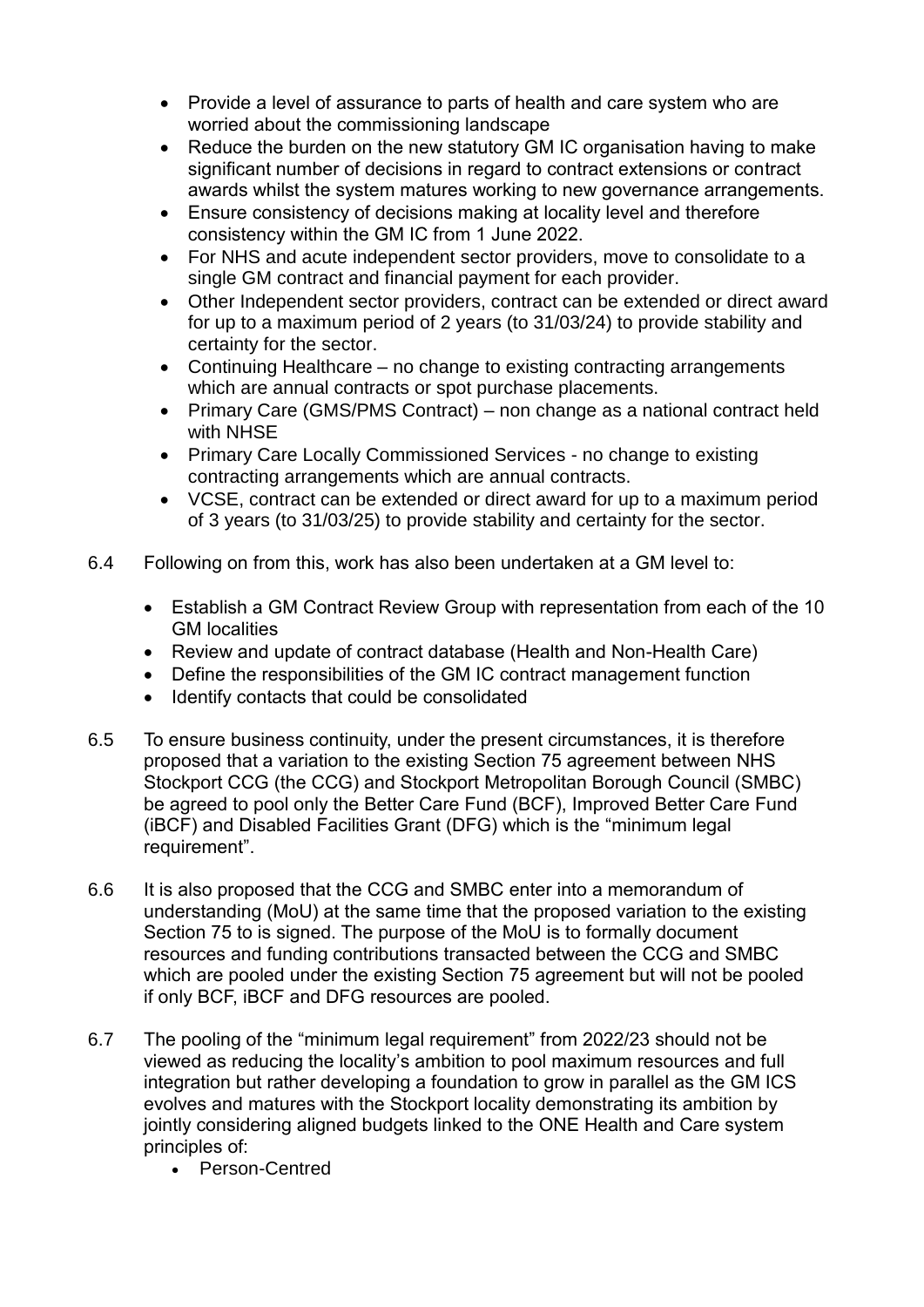- Place-Based
- Outcomes-Focused
- Strengths and Asset-Based
- Fair
- Sustainable

# **7 LEGAL CONSIDERATIONS**

- 7.1 In line with the quidance issued to date, it is anticipated that the GM Integrated Care Board ("the ICB") will make arrangements via its constitution and scheme of delegation for certain functions and resources to be discharged and managed at a locality level. The decisions which might be delegated to locality level and therefore the resources that may follow are currently not confirmed but will be once the scheme of delegation ("SORD") has been publish by the GM ICS. There remains a significant amount of legislative work to be completed, guidance to be issued and organisational change to be undertaken and it is unlikely that all of this will be received from the GM ICB until after July 2022, therefore the proposals in this report are likely to require revisiting and development as and when the GM ICB provide its final SORD, which was envisaged given that 2022/23 is designed to be a transition period.
- 7.2 There is agreement as to the establishment of the Stockport Locality Board with Terms of Reference to be agreed, which will allow for the joint stewardship of aligned budgets and to facilitate the locality to address the four aims of the integration process referred to above, namely to:
	- i. Improve outcomes in population health and healthcare.
	- ii. Tackle inequalities in outcomes, experience and access.
	- iii. Enhance productivity and value for money.
	- iv. Help the NHS support broader social and economic development.
- 7.3 Whilst ultimately the precise governance arrangements which would apply to the Stockport Locality Board remain to be agreed (and could be subject to change once the GM ICB SORD has been provided), it has been functioning in shadow form since 2021 as a forum for discussion (a consultative forum) with the aim of making collective decisions by reaching consensus.
- 7.4 It is on that basis that it is proposed that the Stockport Locality Board agrees to adopt a holding position which would enable it to build on the strong and positive position and close working relationships which we have developed to date, and to work together on the development of a model which best suits the needs of Stockport as the situation continues to evolve at both the local and the national level. This would be achieved by utilising the current Section 75 Agreements, albeit subject to variation to deal with the pooling referred to above, and to novate them to apply to the new entities. The variation would need to have been undertaken prior to 30 June 2022. As a result of the passing of the Health and Care Bill all contracts held by the CCG as at 30 June 2022 will transfer to GM IC under the nationally arranged Transfer Schemes provided for in the Bill. There will be no need for the CCG or GM IC to arrange novation of contracts, from CCG to ICB, at a local level.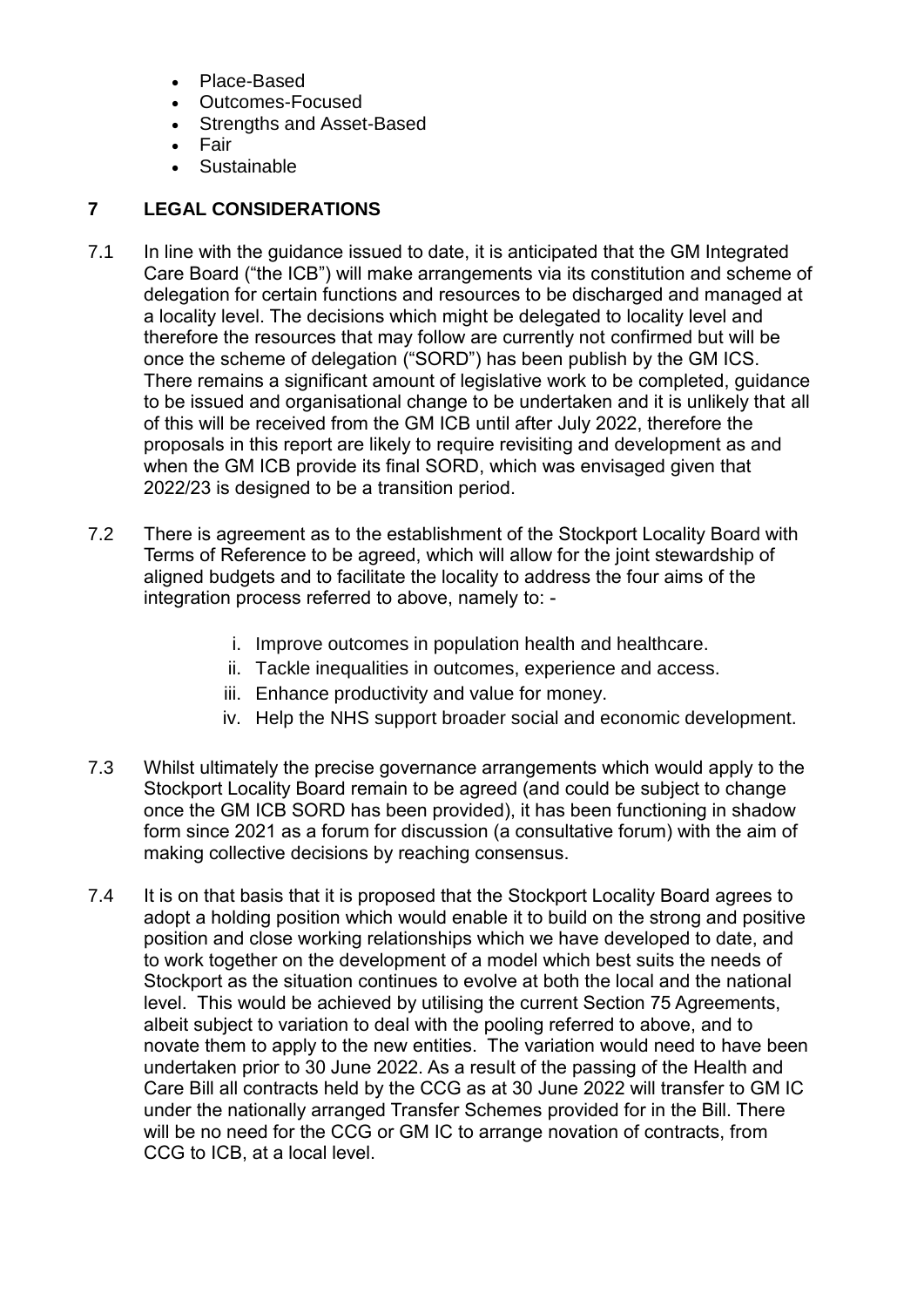- 7.5 As a result of this automatic transfer the Council's health related function which have been delegated to the CCG will flow up to the ICB. The principle of subsidiarity (decisions should be taken closest to where they will have their effect) means that the CCG/ICB will be shortly confirming the way in which these delegations will flow back down to the Council. It has three options:
	- v. Delegate to the place-based lead until committees can be legally established;
	- vi. Delegate to a replacement section 75 committee. That committee could sit inside or outside of the locality board but that is to be confirmed. However, this would enable decisions on matters within the scope of the section 75 agreements to be made in a more open and transparent way and allow for consideration of those decisions within the Stockport Locality Board forum.
	- vii. The Council could exercise the delegated Council functions itself.
- 7.6 It is anticipated that GM IC will confirm in advance of 1 July 2022 the preferred way forward. Until the legislation is enacted a formal joint committee arrangement whereby all participating members would have full accountability and voting rights is not possible.
- 7.7 The type of governance model which best suits the locality in future and best achieves the aims of the partnership and delivery of the Locality Plan will depend to a great extent on what delegations of functions, resources etc. the locality receives from the ICB. This is a position which is still being developed. The recommendation to continue with a novated and varied Section 75 agreement (together with a section 75 committee) will enable the Locality Board to agree on a holding position to be adopted for the governance arrangements applicable from July 2022, whilst enabling them to be kept under review as the position on governance continues to evolve in GM and nationally.

### **8 HUMAN RESOURCES IMPACT**

- 8.1 The Place Lead will have a contractual relationship with the Greater Manchester Integrated Care Board. To ensure the greatest benefits of integration, the Place Lead will be supported through a distributed leadership model that builds on existing posts within the council. This includes the Deputy Chief Executive and finance lead, Corporate Director People and Integration, Director of Public Health and Director of Strategy. It is also proposed that a new NHS role is established, Director of Health Quality and Improvement and that this will be undertaken by the current Executive Nurse and Deputy Accountable Officer in Stockport CCG. The relevant HR processes are underway to formalise this.
- 8.2 The distributed leadership model has been developed with key partners and is the consensus across senior stakeholders in Stockport. The model is in keeping with the Council's role as the place leader and the ambition to focus on the wider determinants of health.

### **9 EQUALITIES IMPACT**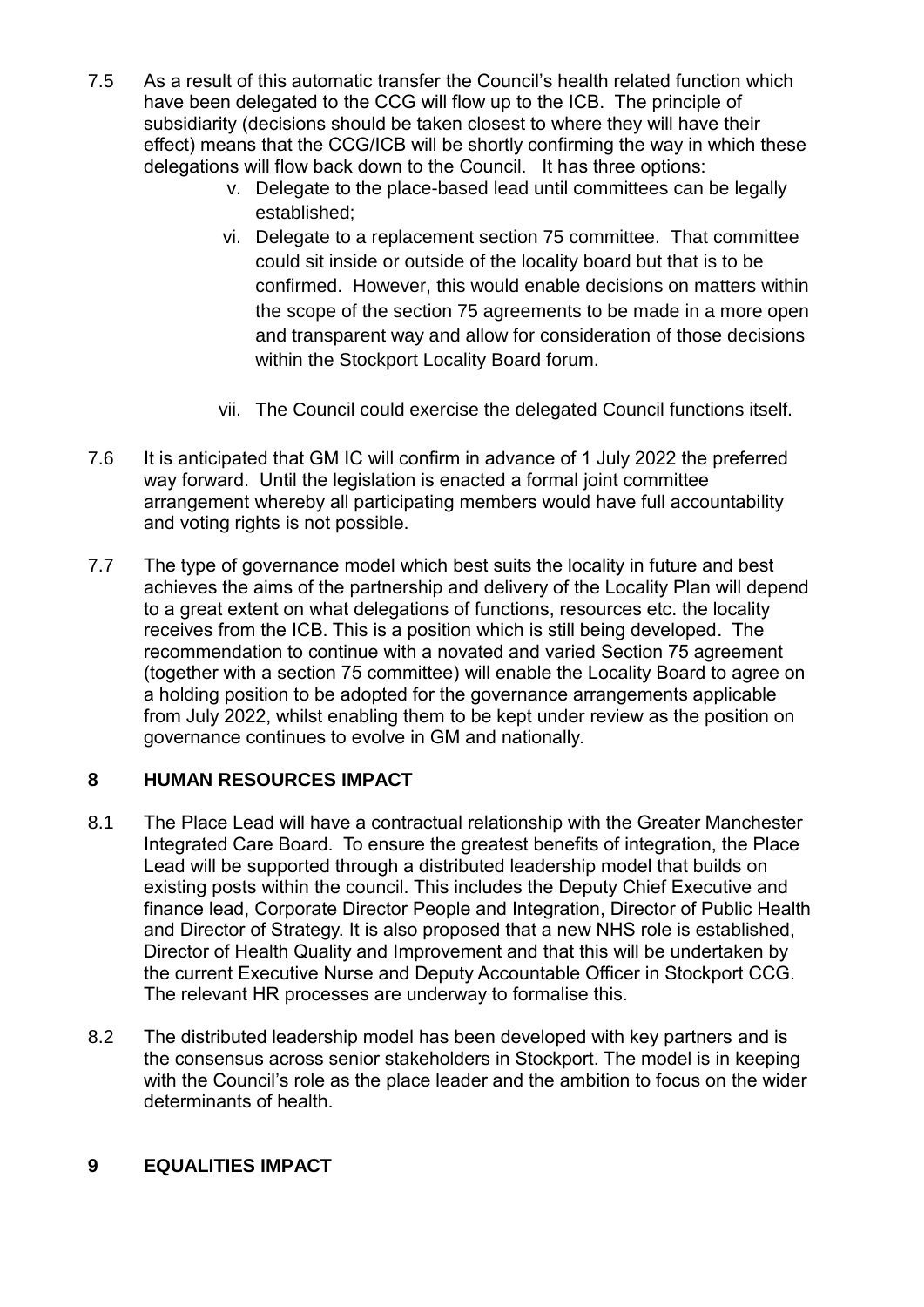- 9.1 The impact of COVID-19 on the health inequality gap in Stockport cannot be underestimated and the ONE Health and Care Plan has highlighted the need to address these inequalities as a priority.
- 9.2 An Equality Impact Assessment has been undertaken and some key cohorts have been identified as needing additional support to access and benefit from health and care services. A dedicated inequalities officer has been recruited within the Council; this post will work closely with the Director of Public Health and other stakeholders across the system, to ensure that this polarisation is targeted.

#### **10 ENVIRONMENTAL IMPACT**

- 10.1 Feedback from regular stakeholder engagement sessions, including the People and Communities Sub Group, specifically points to the importance of green spaces in terms of addressing both social isolation/being part of a local community group or project and as a space to undertake physical activity/exercise. Work will continue to take place across the system to ensure opportunities to maximise the use of green spaces are taken.
- 10.2 In particular, the Climate Action Now team is already working with planning and housing providers, local businesses and other stakeholders, to ensure that the mental and physical health needs of residents are considered in any infrastructure changes, commissioned services or planning awards.
- 10.3 An environmental impact assessment will be conducted where any new building, regeneration or renovation is taking place.

### **11 CONCLUSIONS AND RECOMMENDATIONS**

- 11.1 The new health and care arrangements provide an opportunity to realise the aim that we have been striving for in for many years in Greater Manchester. By moving away from a system that is orientated to reactive care to one which is focused on models that keep people well at home and in their communities, we can improve outcomes and create a more sustainable system. The proposals outlined above put Stockport in a strong position to capitalise on this opportunity.
- 11.2 Members are asked to:
- 11.2.1 Accept the recommendations proposed by the People and Communities Subgroup (Appendix 1)
- 11.2.2 Agree that the Council vary (prior to 1 July 2022) the existing Section 75 agreement between the CCG and SMBC to pool only the Better Care Fund (BCF), Improved Better Care Fund (iBCF) and Disabled Facilities Grant (DFG) in 2022/22 which is the "minimum legal requirement".
- 11.2.3 Agree that the Council enter into a MoU to formally document resources and funding contributions transacted between the CCG and SMBC which are